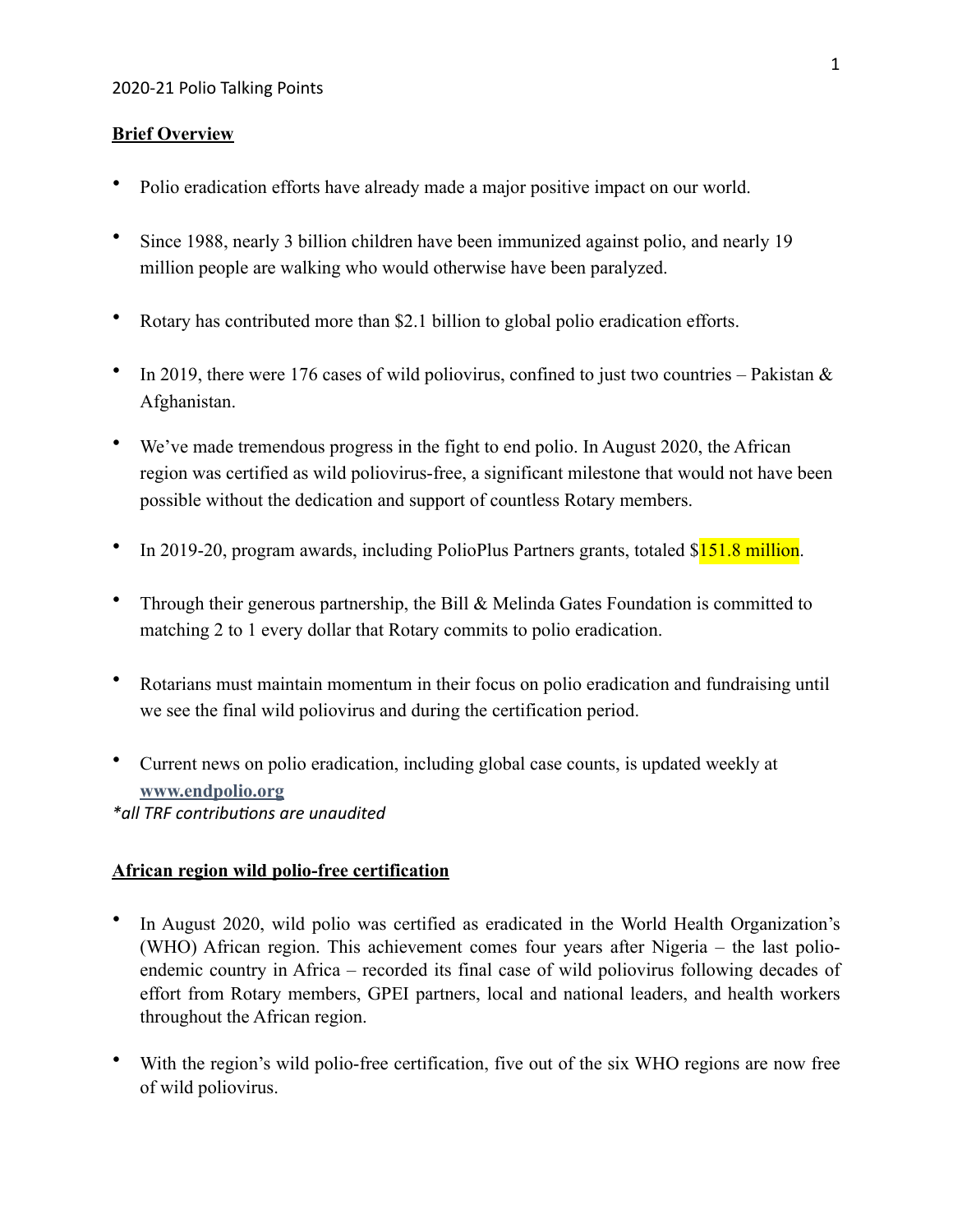- Over the course of the effort, 9 billion doses of oral polio vaccine have been administered in the African region, hundreds of millions of children have been immunized, and 1.8 million cases of wild poliovirus have been averted.
- Rotary and its members received significant positive coverage in top media outlets for our leadership in eradicating wild polio in the African region, with positive coverage appearing in [Reuters,](https://www.reuters.com/article/us-health-polio-africa/wild-polio-sufferers-reflect-as-africa-declared-free-of-the-disease-idUSKBN25L148) [AFP,](https://citizen.co.za/news/news-africa/2348397/africa-to-be-declared-polio-free/) [TIME Magazine](https://t.co/YvSYhNm8db?amp=1), [Die Welt,](https://www.welt.de/debatte/kommentare/article214465232/Virusbekaempfung-Polio-steht-kurz-vor-dem-Aus-Fuer-Corona-koennen-wir-davon-lernen.html) [SABC](https://www.sabcnews.com/sabcnews/africa-declared-wildpolio-free-who/) and [BBC](https://www.bbc.com/news/world-africa-53887947).
- The eradication of wild polio in the African region shows that polio eradication is achievable with dedication, partnership, and support from Rotary members, donors and governments.

## **Rotary, Polio, and COVID-19**

- In March 2020, the GPEI announced that the extensive polio infrastructure Rotary helped build would be used to support preparedness and response to the COVID-19 pandemic.
- Building on decades of experience stopping polio outbreaks, Rotary and our partners have a critical role to play in protecting communities from this global pandemic, just as the we did with Ebola, yellow fever, and Avian flu. This truly represents the "Plus" in PolioPlus.
- While responding to COVID-19, Rotary and our GPEI partners are taking every step possible to continue protecting children and avoid a resurgence of polio.
- Many countries have begun resuming immunization campaigns, with every effort being taken to ensure that health workers remain safe and do not contribute to the spread of COVID-19.
- The most important thing that Rotary members can do to continue the fight to end polio is to sustain our commitment to polio eradication and reach our fundraising goal of \$50 million dollars this year for polio—while also supporting COVID-19 response activities.
- Districts are encouraged to consider giving District Designated Funds to PolioPlus. Donations to DDF are matched 1:1 by the World Fund, then 2:1 by the Gates Foundation for a total of a 6:1 match.
- In the midst of a pandemic, it is understandable that attention to polio eradication will be diverted, but this makes it all the more vital for Rotarians to remain strongly committed to fighting polio and not let our progress erode.

# **WHY DO WE NEED TO CONTINUE TO RAISE FUNDS FOR POLIO?**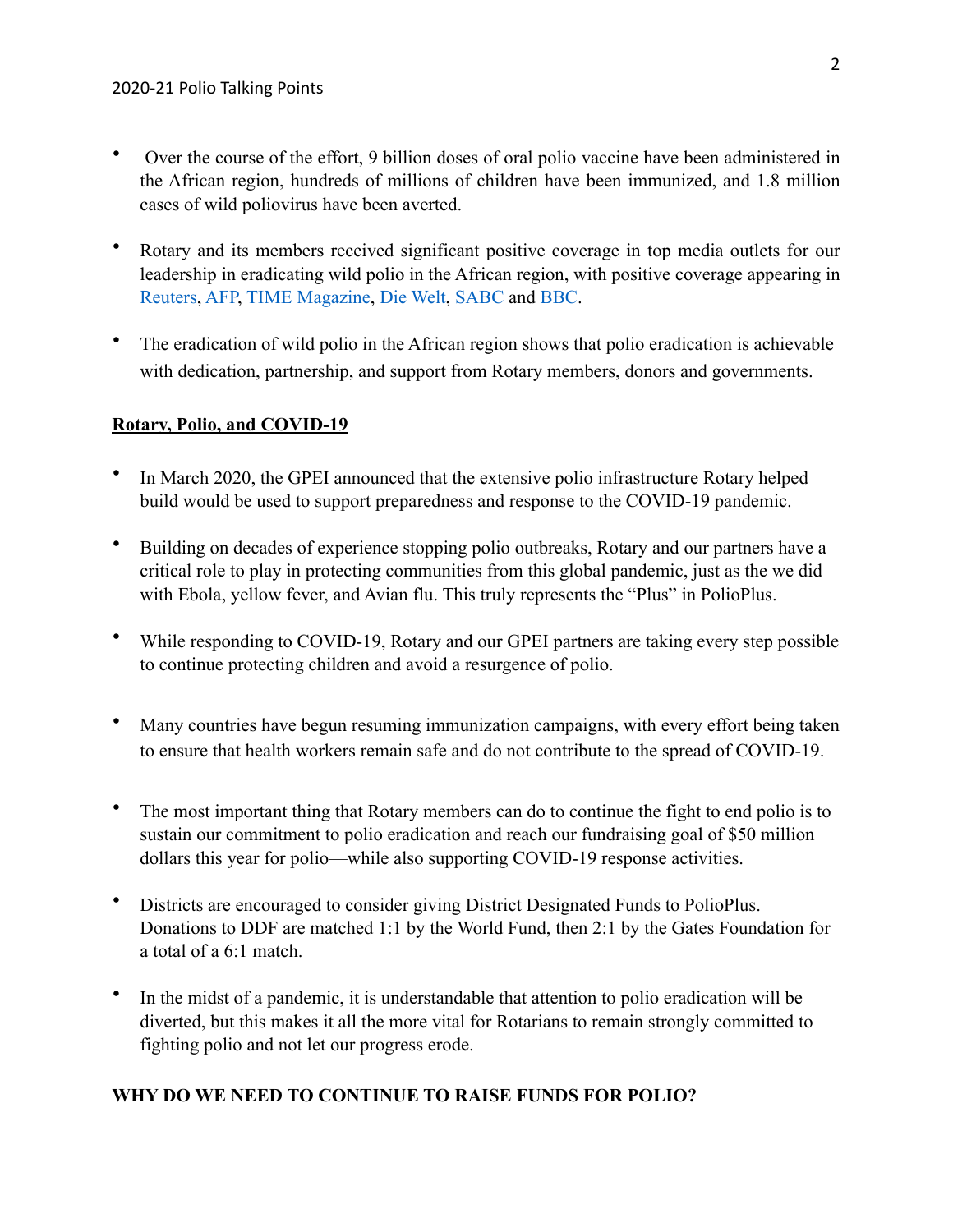### **While we work towards zero wild polioviruses, it's vital that we:**

- 1. Continue immunizing up to 450 million children every year;
- 2. Fund hundreds of thousands of polio workers in up to 40 countries;
- 3. Continue our rigorous surveillance efforts, to ensure that the poliovirus is not circulating in areas where it was previously eliminated, and to respond to any outbreaks.
- 4. Continue our advocacy and awareness and fund raising activities, to keep momentum going and ensure that governments keep their attention focused on polio.

# **WHAT IS OUR STRATEGY TO MAINTAIN MOMENTUM IN FUNDRAISING?**

- Until we see the last poliovirus, it's vital that we continue immunizing every single child, and we can only do that with the support of every one of our 1.2 million members.
- We must keep polio eradication in the spotlight in our clubs and communities, so that more people join us in our historic effort to end polio.
- To be specific, encourage clubs to set a minimum goal this year of US\$1,500 for PolioPlus.
- Encourage each district to contribute 20 percent of its available District Designated Funds (DDF) to PolioPlus.
- Encourage your clubs to hold unique and fun live or virtual fundraisers, similar to the Pedal for Polio virtual cycling event in Canada, or [Purple4Polio](https://www.rotarygbi.org/projects/purple4polio/) awareness and fundraising activities in Great Britain and Ireland. Challenge them to beat our record of 5900+ events in 136 countries on World Polio Day.
- And encourage them to build on our momentum in raising funds for polio over the last year.
- We must continue to advocate for government funding and political commitment.
- (When meeting with government officials, remind them that global polio eradication is Rotary's top priority and Rotarians would appreciate their personal support and the support of their government for this issue.)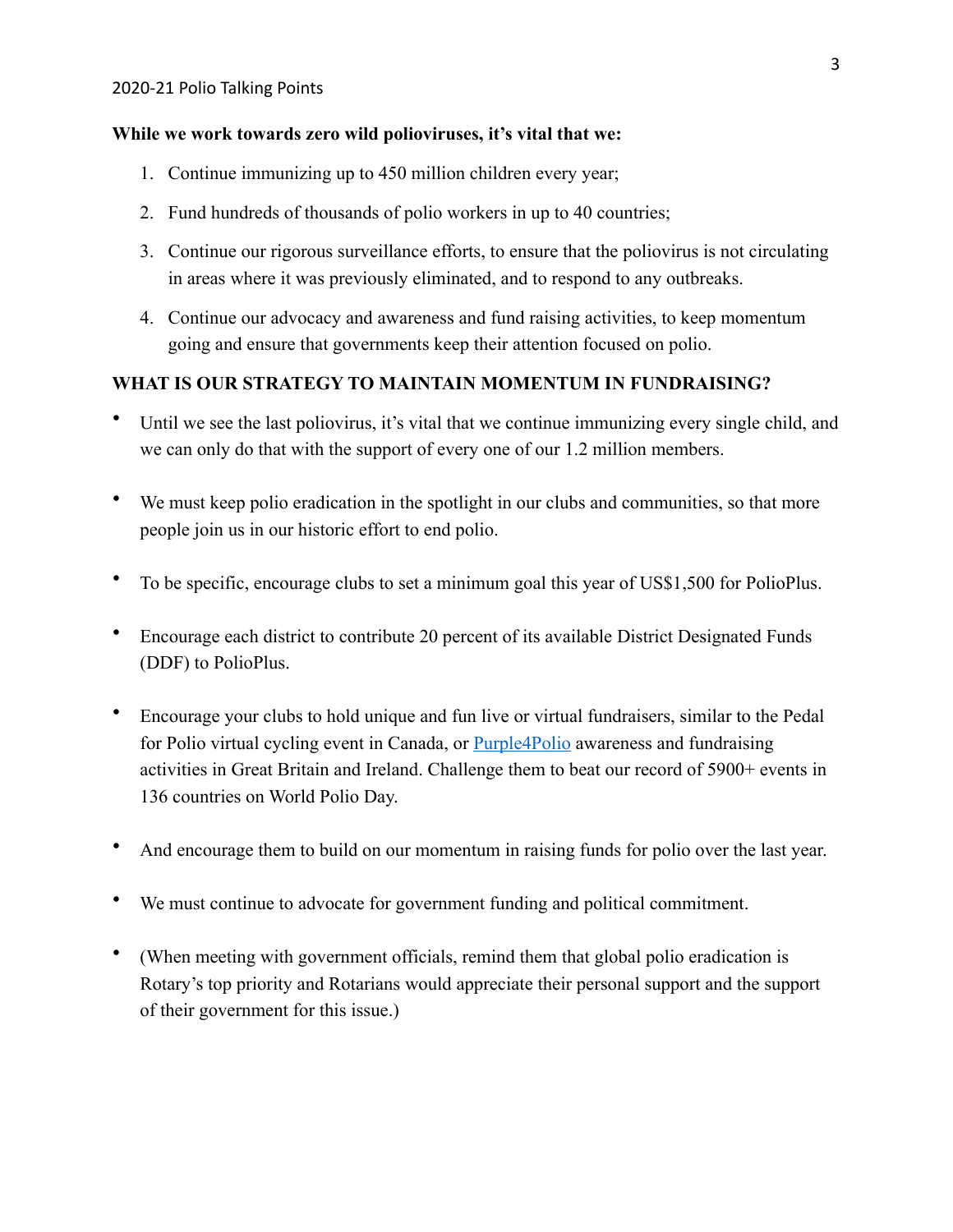- We can't get frustrated or slow our efforts. Instead, we need to double down on the promise we made over 35 years ago: to ensure that no child ever has to suffer the paralyzing effects of polio.
- It is crucial that we remain optimistic about the future and continue raising the funds and awareness necessary to support an end to this disease.
- Ultimately, the fact that all the work that has gone into the polio eradication effort is already helping the fight against COVID-19 is proof of the value of this investment in global health. By committing to eradicate polio, we are committing to better public health and an enhanced preparedness for future infectious disease outbreaks.

## **WORLD POLIO DAY (24 October 2020)**

- World Polio Day is a time for Rotarians from all over the world to come together, recognize our progress in our fight to end polio, and talk about the action we need to take in order to end polio for good.
- This is a great opportunity for clubs to host their own events (virtual or otherwise) on World Polio Day.
- Go to [endpolio.org/](http://endpolio.org/)world-polio-day for ideas on events and resources (in addition to registering your event on endpolio.org/register-your-event).
- It is crucial that we remain optimistic about the future and continue raising the funds and awareness necessary to support the end of this disease. World Polio Day is an important opportunity for the world to hear Rotary's rallying cry to End Polio Now.

# **CLUB/DISTRICT WORLD POLIO DAY EVENTS:**

- Starting on 24 October our 2020 Online Global Update will be available for streaming on the Rotary International Facebook page and EndPolio.org in multiple languages.
- Visit the World Polio Day page on EndPolio.org for more information.
- We want to see as many Rotary clubs as possible holding World Polio Day events around the world. Let us know how your club is recognizing World Polio Day, and register your event at: <https://www.endpolio.org/register-your-event>